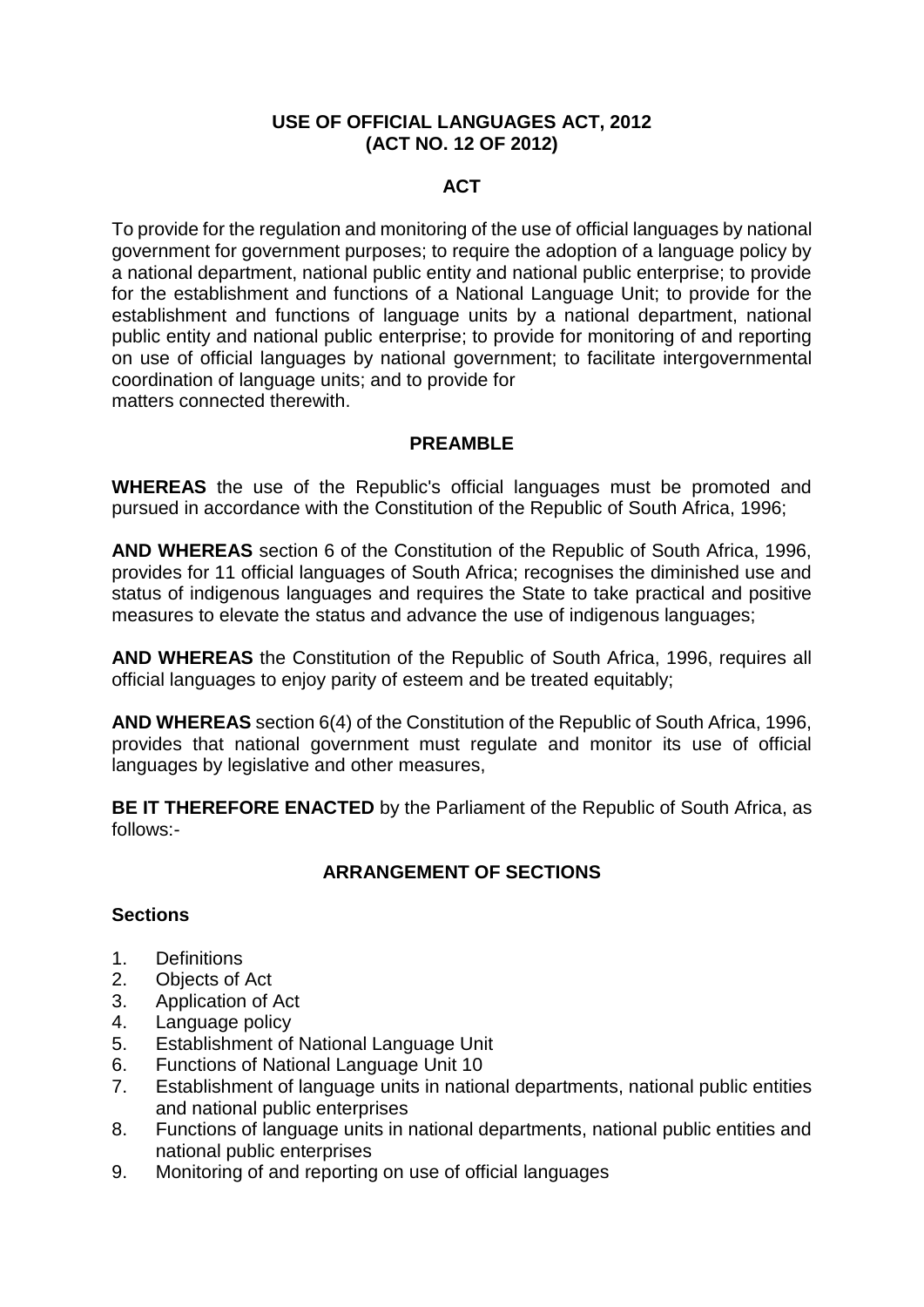- 10. Annual report to National Assembly
- 11. Intergovernmental forums on use of official languages 5
- 12. Exemption from application of section 7
- 13. Regulations
- 14. Short title and commencement

## **Definitions**

1. In this Act, unless the context indicates otherwise-

"**Constitution**" means the Constitution of the Republic of South Africa, 1996;

"**Department**" means the national Department of Arts and Culture;

"**language unit**" means a language unit established in terms of section;

"**Minister**" means the Minister responsible for language matters;

"**national department**" means a department listed in Schedule 1 to the Public Service Act, 1994 (Proclamation No. 103 of 1994), but excluding the Offices of Premier;

"**national government**" means national departments, national public entities and national public enterprises;

**''National Language Unit**" means the National Language Unit established in terms of section 5;

**"national public enterprise"** means a national government business enterprise defined in section 1 and listed in Schedule 3 Part B to the Public Finance Management Act, 1999 (Act No. 1 of 1999);

**"national public entity"** means a national public entity defined in section 1 and 25 listed in Schedules 2 and 3 to the Public Finance Management Act, 1999 (Act No. 1 of 1999);

**"official language"** means an official language contemplated in section 6(1) of the Constitution;

**"Pan South African Language Board"** means the Board established in terms of 30 section 2 of the Pan South African Language Board Act, 1995 (Act No. 59 of 1995);

**"prescribe"** means prescribe by regulations; and

**"this Act"** includes any regulations made in terms of this Act.

## **Objects of Act**

- 2. The objects of this Act are-
	- (a) to regulate and monitor the use of official languages for government purposes by national government;
	- (b) to promote parity of esteem and equitable treatment of official languages of the Republic;
	- (c) to facilitate equitable access to services and information of national government; and
	- (d) to promote good language management by national government for efficient public service administration and to meet the needs of the public.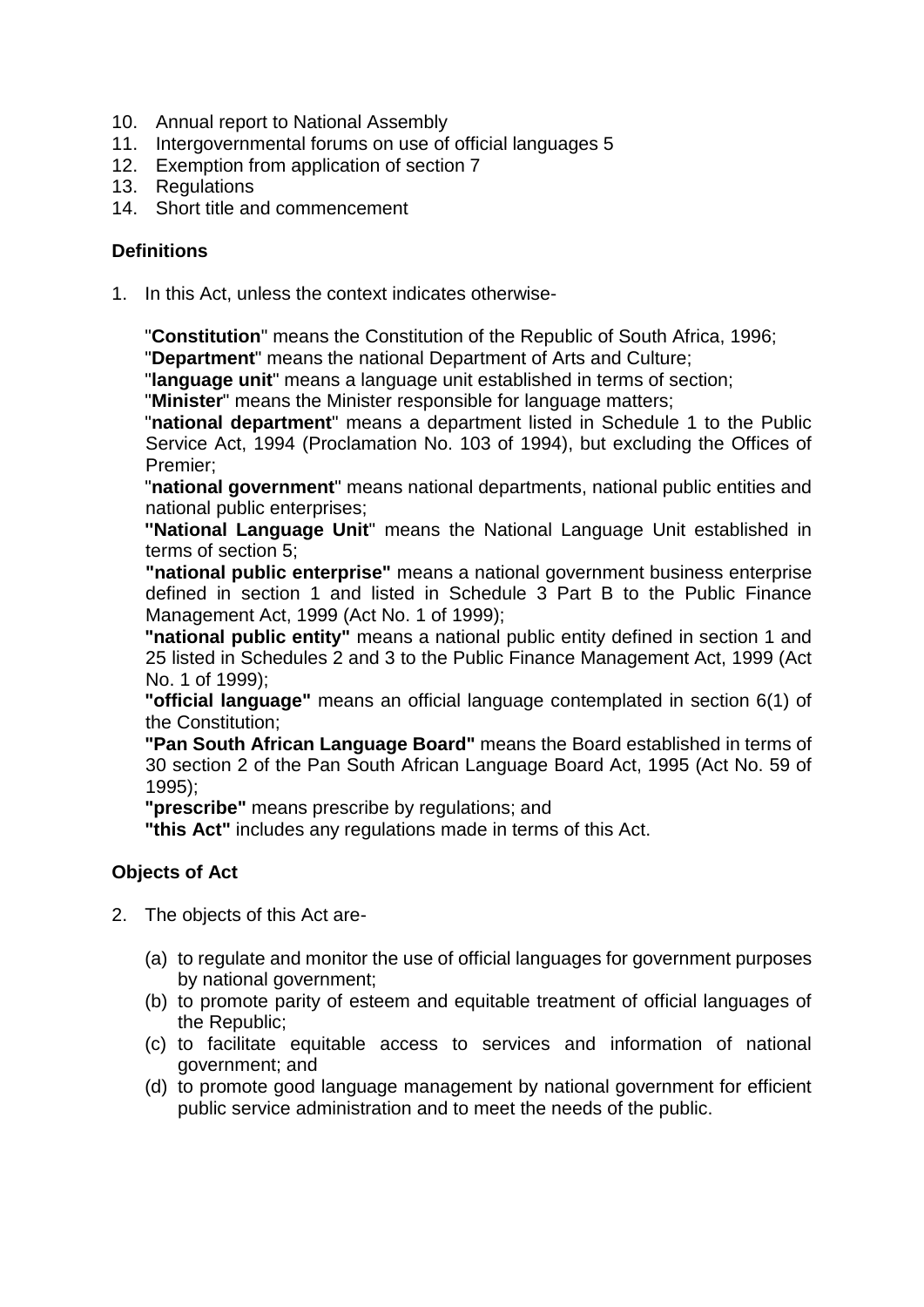# **Application of Act**

- 3. (1) This Act applies to-
	- (a) national departments;
	- (b) national public entities; and
	- (c) national public enterprises.

(2) This Act takes precedence over any inconsistent provision of any other law on the use of official languages by national government.

- 4. (1) Every national department, national public entity and national public enterprise must adopt a language policy regarding its use of official languages for government purposes within 18 months of the commencement of this Act or such further period as the Minister may prescribe, provided that such prescribed period may not exceed six months.
	- (2) A language policy adopted in terms of subsection (I) must-
	- (a) comply with the provisions of section 6(3)(a) of the Constitution;
	- (b) identify at least three official languages that the national department, national public entity or national public enterprise will use for government purposes;
	- (c) stipulate how official languages will be used, amongst other things, in effectively communicating with the public, official notices, government publications and inter- and intragovernment communications;
	- (d) describe how the national department, national public entity or national public enterprise will effectively communicate with members of the public whose language of choice is-

(i) not an official language contemplated in paragraph (b); or (ii) South African sign language.

- (e) describe how members of the public can access the language policy;
- (f) provide a complaints mechanism to enable members of the public to lodge complaints regarding the use of official languages by a national department, national public entity or national public enterprise;
- (g) provide for any other matter that the Minister may prescribe; and
- (h) be published in the Gazette as soon as reasonably practicable, but within days of its adoption.

(3) In identifying at least three official languages as contemplated in subsection (2)(b), every national department, national public entity and national public enterprise must take into account its obligation to take practical and positive measures to elevate the status and advance the use of indigenous languages of historically diminished use and status in accordance with section 6 (2) of the Constitution.

(4) Every national department, national public entity and national public enterprise must-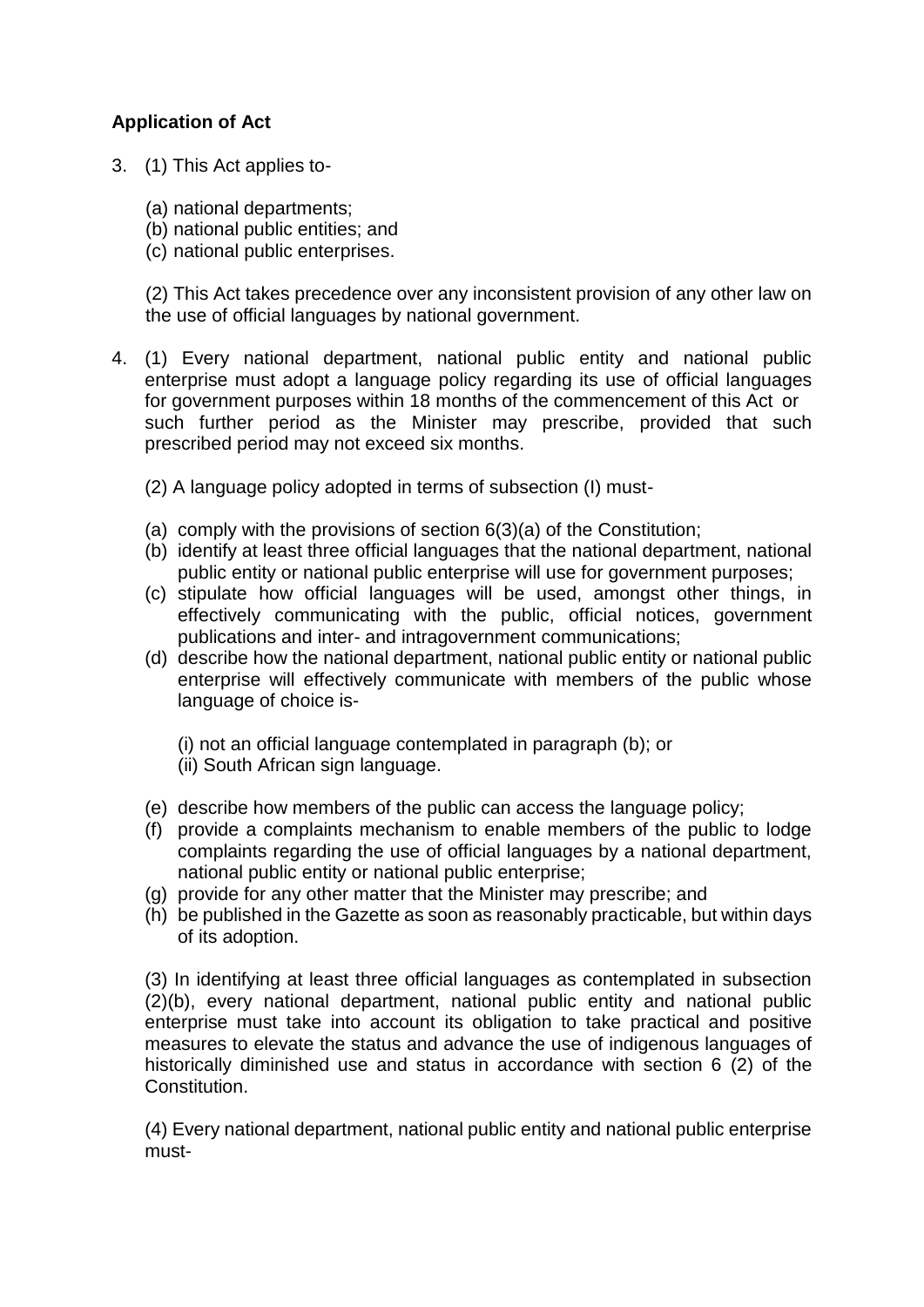- (a) ensure that a copy of its language policy is available on request to members of the public at all its offices; and
- (b) display at all its offices a summary of its language policy in such manner and place that it can be read by the public.

## **Establishment of National Language Unit**

- 5. The Minister must-
	- (a) establish a National Language Unit in the Department; and
	- (b) ensure that the National Language Unit is provided with human resources, administrative resources and other resources necessary for its effective functioning.

## **Functions of National Language Unit**

- 6. (1) The National Language Unit must-
	- (a) advise the Minister on policy and strategy-
		- (i) to regulate and monitor the use of official languages by national government for government purposes;
		- (ii) to promote parity of esteem and equitable treatment of the official languages of the Republic and facilitate equitable access to the services and information of national departments, national public entities and national public enterprises;
		- (iii) to promote good language management within national departments, national public entities and national public enterprises; and
		- (iv) on the functions of language units contemplated in section 8;
	- (b) liaise with and promote the general co-ordination of language units
	- (c) contemplated in section 7;
	- (d) perform the functions provided for in section 8 for the Department; and
	- (e) perform any other function that the Minister may prescribe.

Establishment of language units in national departments, national public entities and national public enterprises

- 7. Every national department, national public entity and national public enterprise must-
	- (a) establish a language unit; and
	- (b) ensure that the language unit is provided with human resources, administrative resources and other resources necessary for its effective functioning.

#### **Functions of language units in national departments, national public entities and national public enterprises**

- 8. Every language unit must-
	- (a) advise the responsible accounting officer or accounting authority on the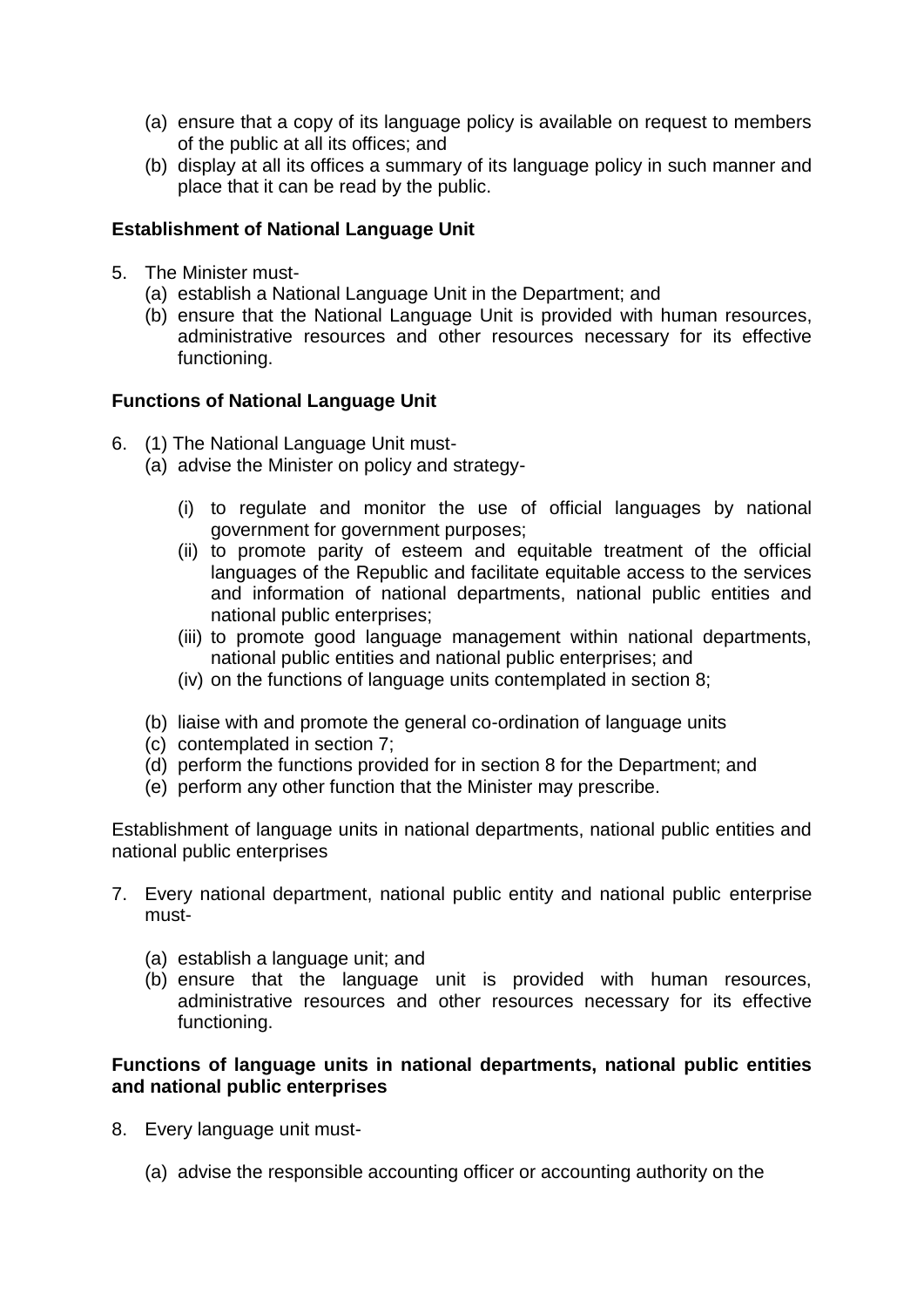- (b) development, adoption and implementation of the language policy for the national department, national public entity or national public enterprise concerned;
- (c) monitor and assess the use of official languages by the national department, national public entity or national public enterprise concerned;
- (d) monitor and assess compliance with the language policy of the national department, national public entity or national public enterprise concerned;
- (e) compile and submit a report to the Minister and to the Pan South African Language Board in terms of section 9;
- (f) promote parity of esteem and equitable treatment of official languages of the Republic and facilitate equitable access to services and information of the national department, national public entity or national public enterprise concerned;
- (g) promote good language management by the national department, national public entity or national public enterprise concerned; and
- (h) perform any other functions that the Minister may prescribe.

#### **Monitoring of and reporting on use of official languages**

9. (1) The Minister is responsible for monitoring the use of official languages by the national government for government purposes.

(2) Every national department, national public entity and national public enterprise must submit a report to the Minister and to the Pan South African Language Board annually on-

- (a) the activities of its language unit;
- (b) the implementation of its language policy;
- (c) any complaints received regarding its use of official languages and the manner in which these complaints were dealt with; and
- (d) any other matter that the Minister may prescribe.

(3) The Minister may prescribe the form and content of the reports to be submitted and the timeframes for submitting such reports.

(4) Notwithstanding the provisions of subsections (2) and (3), the Minister may at any time require any national department, national public entity or national public enterprise to submit a report to the Minister on its use of official languages, within a time period determined by the Minister.

(5) The Minister may instruct a national department, national public entity or national public enterprise that has failed to comply with any provision of this Act to comply with the Act within a time period determined by the Minister.

#### **Annual report to National Assembly**

10. The Minister must, on an annual basis, table a report in the National Assembly on the status and use of official languages by national government for government purposes and on any exemption granted to a national public entity and a national public enterprise in terms of section 12.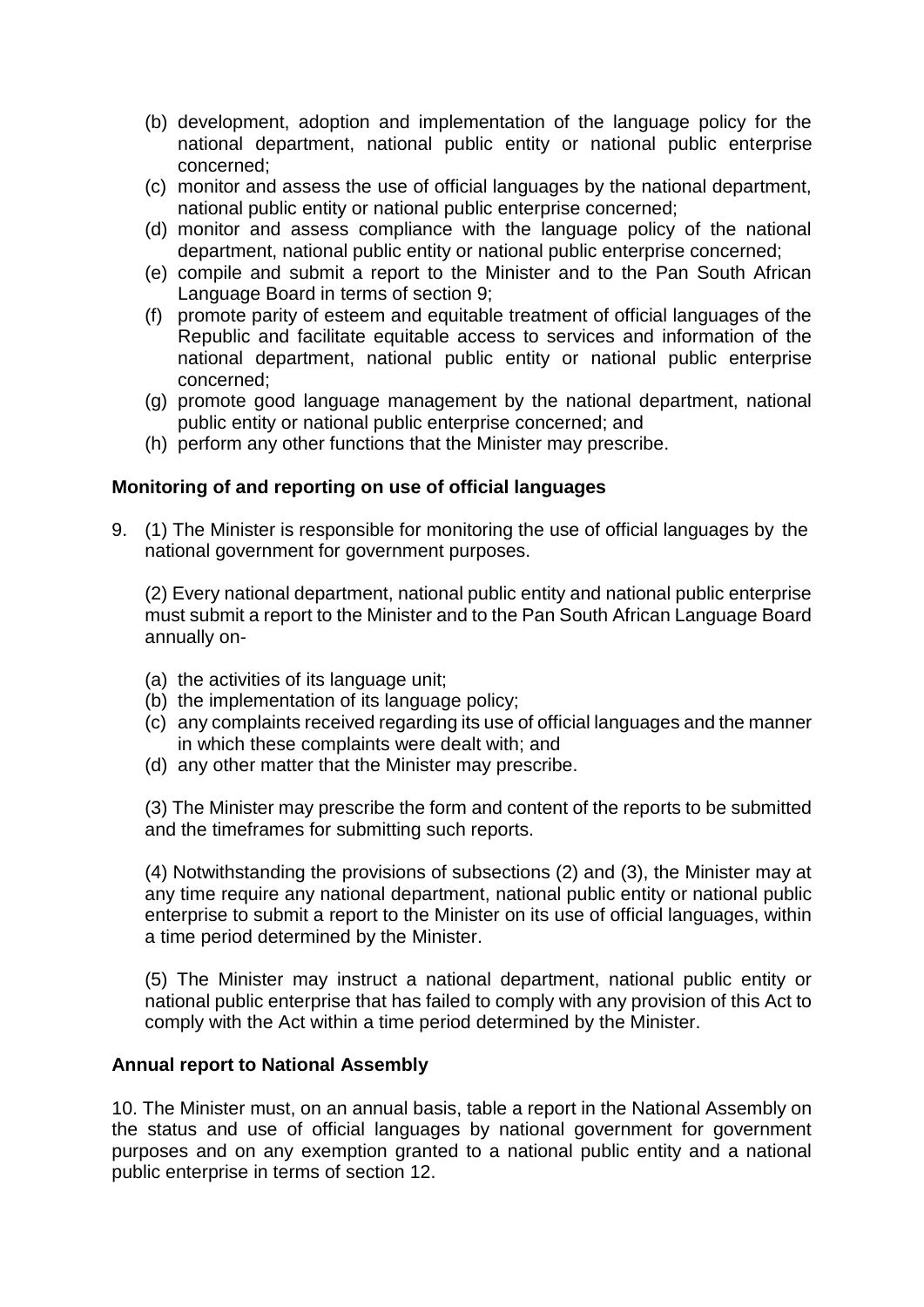## **Intergovernmental forums on use of official languages**

- 11. The Minister may-
	- (a) establish one or more intergovernmental forums-
		- (i) to promote general coordination, cooperation and consultation between national
		- (ii) departments, national public entities and national public enterprises on the use of official languages for government purposes;
		- (iii) to coordinate, align and monitor the implementation of language policies; and
		- (iv) to perform any other function that the Minister may prescribe.
	- (b) in respect of such forums-
		- (i) determine their composition;
		- (ii) determine their terms of reference;
		- (iii) convene their meetings; and
		- (iv) determine any other matter necessary for their effective functioning.

#### **Exemptions from application of section 7**

- 12. (1) The Minister may, on application by a national public entity or national public enterprise listed in Schedule 3 Parts A orB to the Public Finance Management Act, 1999 (Act No. 1 of 1999), exempt, wholly or in part, such national public entity or national public enterprise from the application of section 7.
	- (2) The Minister may, on his or her own accord and on such terms and conditions as the Minister may determine, by notice in the Gazette, exempt a national public entity or national public enterprise listed in Schedule 3 Parts A or B to the Public Finance 35 Management Act, 1999 (Act No. 1 of 1999), from the application of section 7.
	- (3) The application for an exemption must be in the form and manner prescribed by the Minister.
	- (4) If the Minister exempts a national public entity or national public enterprise from the application of section 7 the national public entity or national public enterprise must assign a senior employee to perform the functions of a language unit.

#### **Regulations**

13. (1) The Minister may, after consultation with the Pan South African Language Board, make regulations, not inconsistent with the provisions of this Act, regarding-